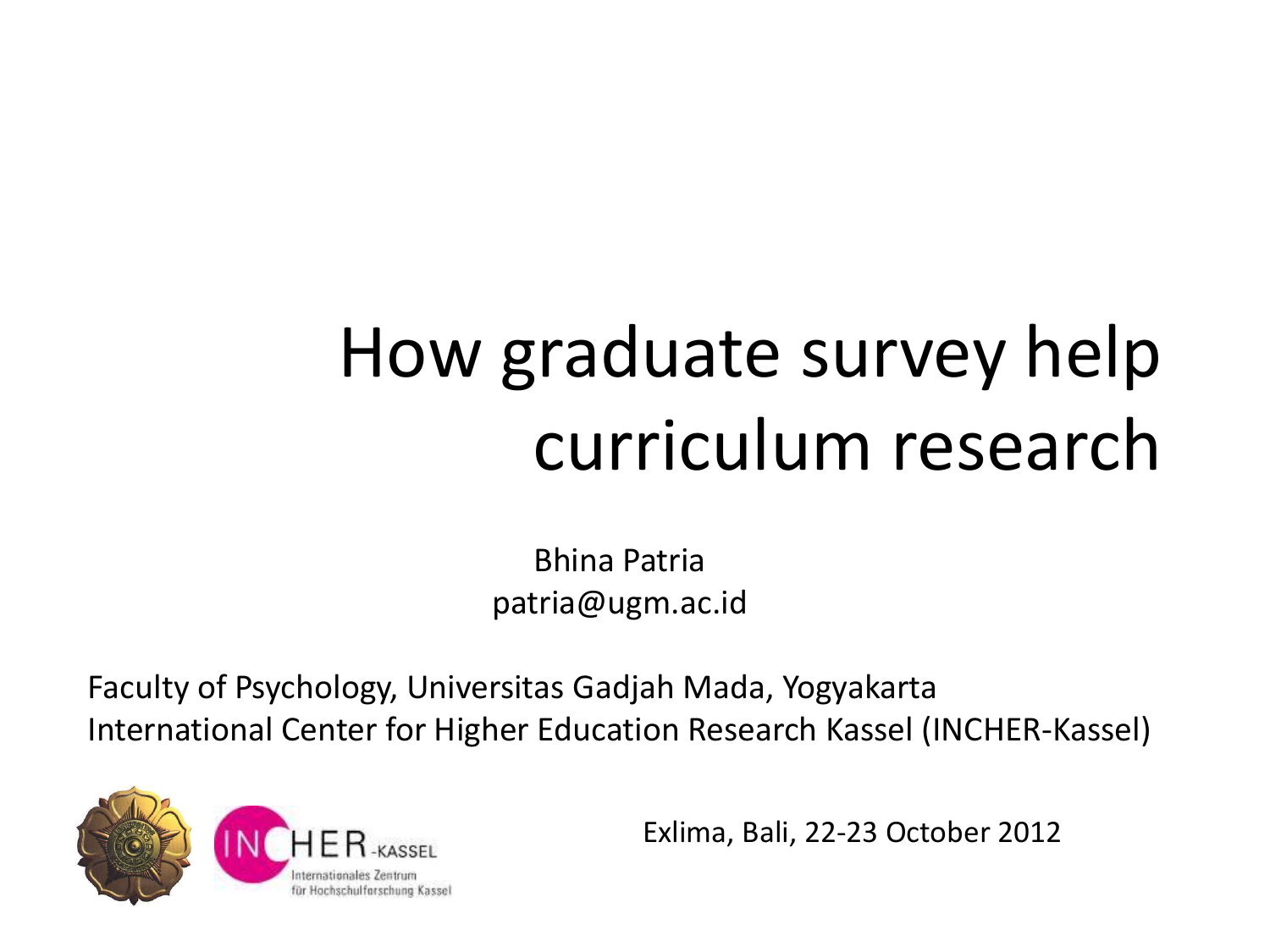## Difficulties in curriculum research

- The period in which curricula are supposed to affect the students is so extended
- The extraneous variables are usually not in the subject of investigation
- Difficult to maintain random assignment needed in true experiment ( -> quasi experiment) (Schmidt, et al., 1987).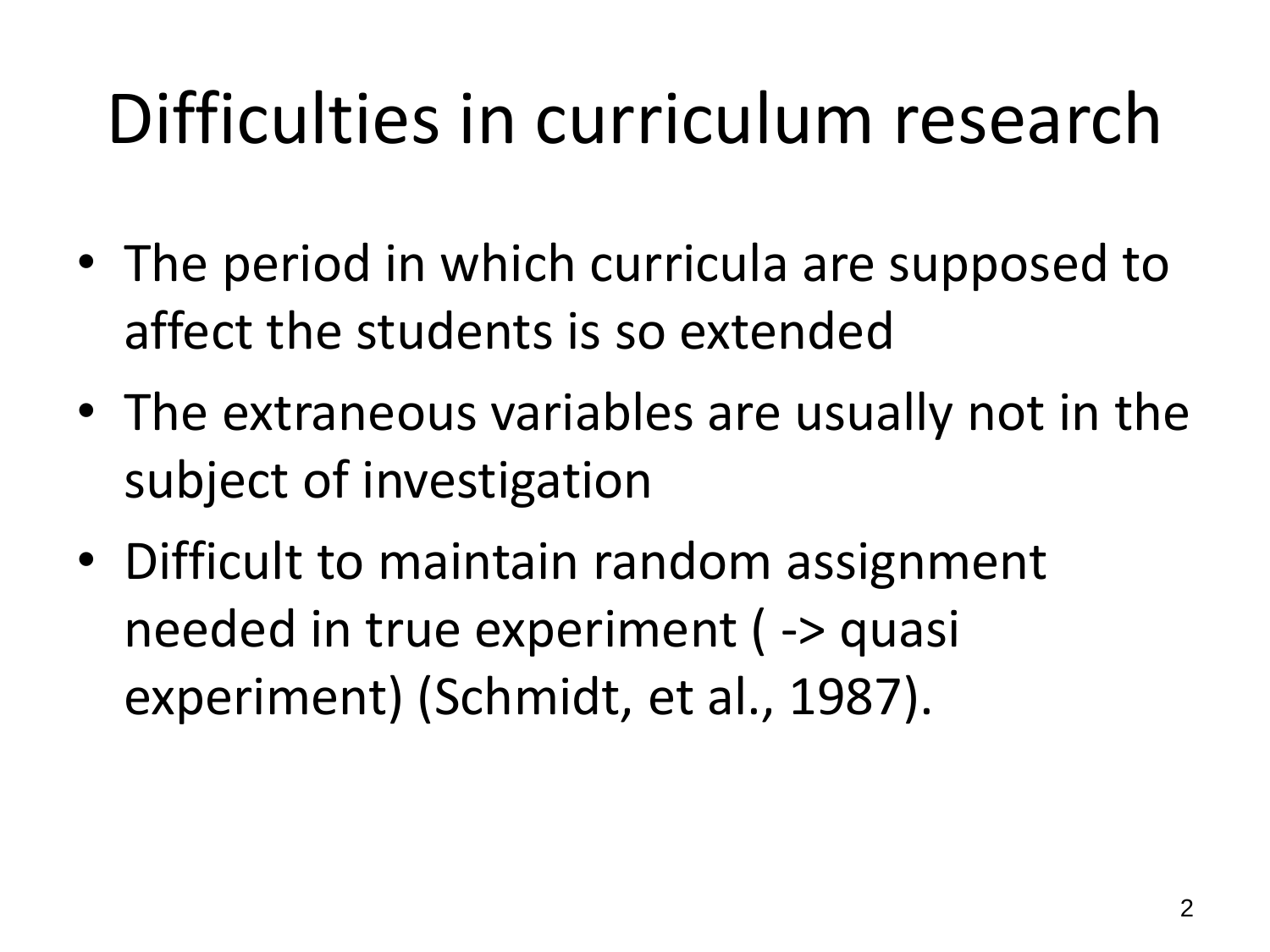## The extraneous variables

- admission procedures;
- differential attrition of students in the course of program
- unforeseen and undocumented changes in a program that affect its outcomes
- difficulty in composing adequate comparison groups that results in the tendency to use whoever is available
- the use of volunteers
- low response rate
- differential exposure to the instrument used to measure curriculum effects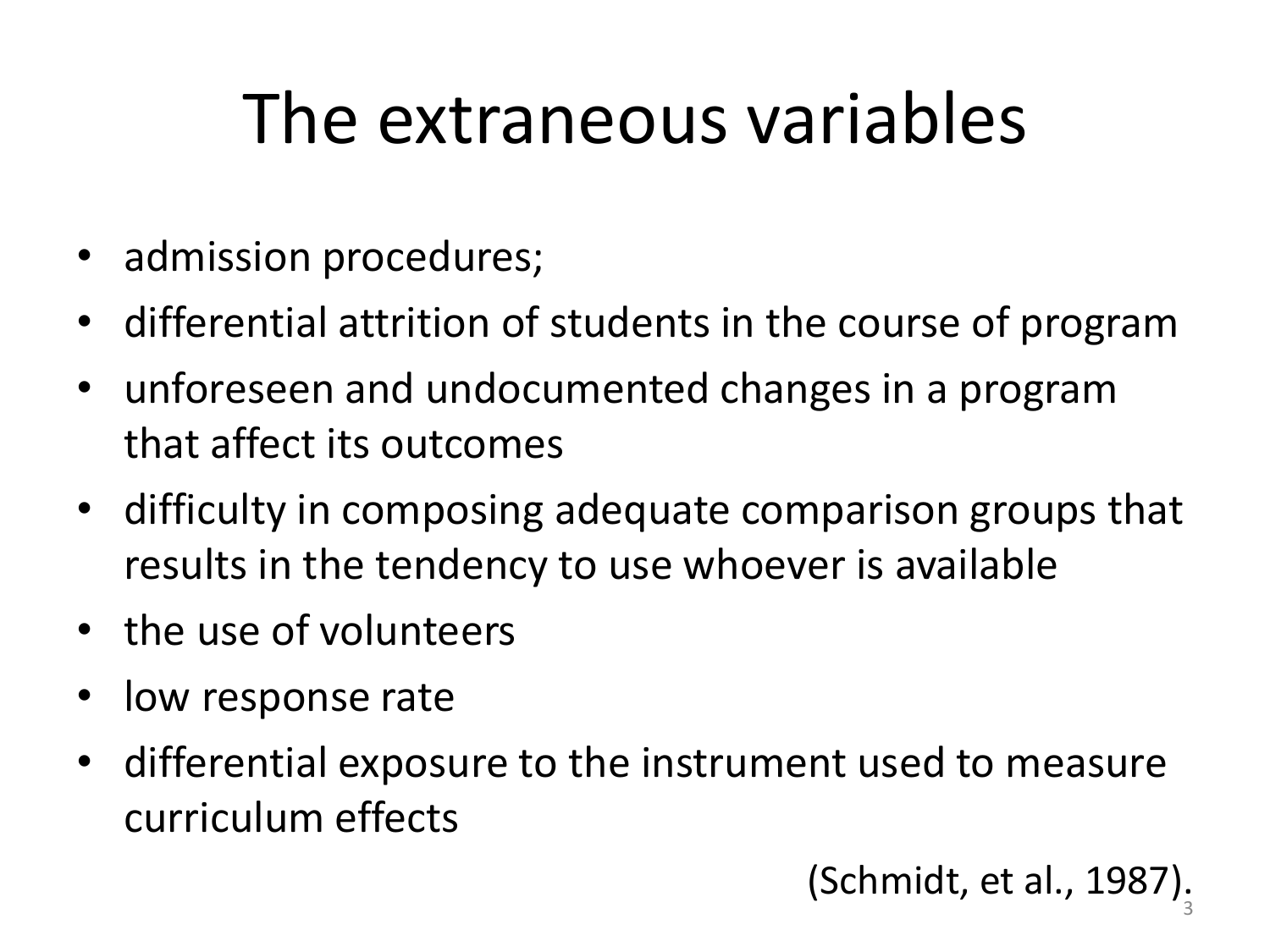#### PBL research

- no clear definition of PBL as a mode of teaching and learning
- studies on the comparison of PBL and non PBL curriculum often fail to identify the non-PBL curriculum
- PBL research is focusing on alumni outcomes as a mechanism to measure institutional excellence.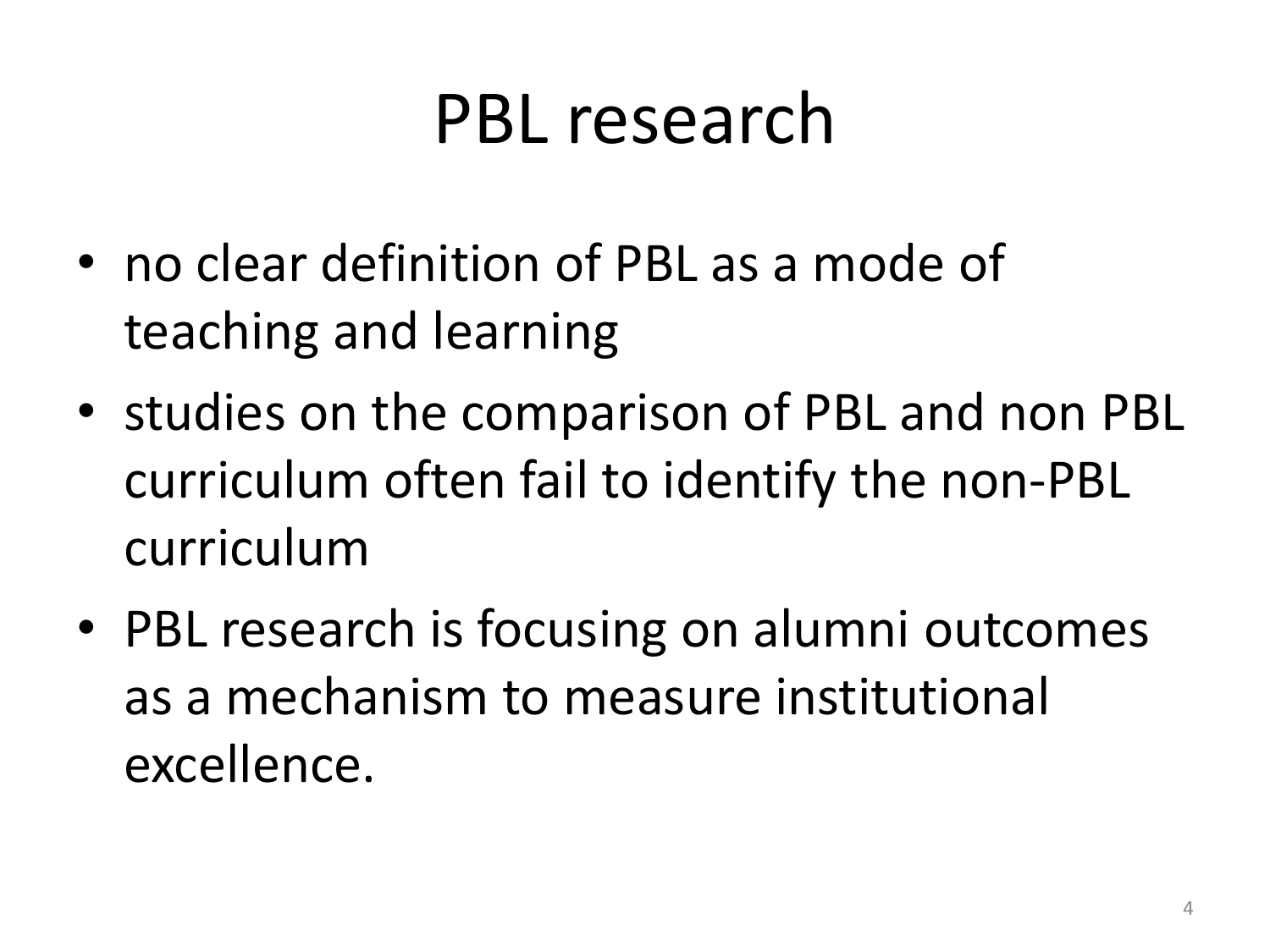#### The graduate survey

| <b>Survey name</b>     | <b>Graduate survey for medicine graduates - Gradmedic</b>                                                                                                                                                                                                                       |
|------------------------|---------------------------------------------------------------------------------------------------------------------------------------------------------------------------------------------------------------------------------------------------------------------------------|
| Purposes               | Main objectives are to:<br>Evaluate the curriculum<br>Develop a questionnaire to evaluate PBL implementation<br>Identify each phase of PBL curriculum and its effect to<br>graduates competencies<br>Prototype for a national and international survey of<br>medicine graduates |
| Field phase            | March 15th - May 31st, 2012                                                                                                                                                                                                                                                     |
| <b>Time dimension</b>  | Cross-sectional survey                                                                                                                                                                                                                                                          |
| Target population      | Graduates of Medicine Faculty, Gadjah Mada University,<br>graduated between 2009 and 2011.                                                                                                                                                                                      |
| <b>Sampling frame</b>  | Email and telephone list                                                                                                                                                                                                                                                        |
| Total respondent       | 225                                                                                                                                                                                                                                                                             |
| Response rate          | 39.1%                                                                                                                                                                                                                                                                           |
| Languages              | Bahasa Indonesia and English                                                                                                                                                                                                                                                    |
| Mode of administration | Online questionnaire and paper questionnaire by request                                                                                                                                                                                                                         |
| Web link               | http://www.gradmedic.com<br>5.                                                                                                                                                                                                                                                  |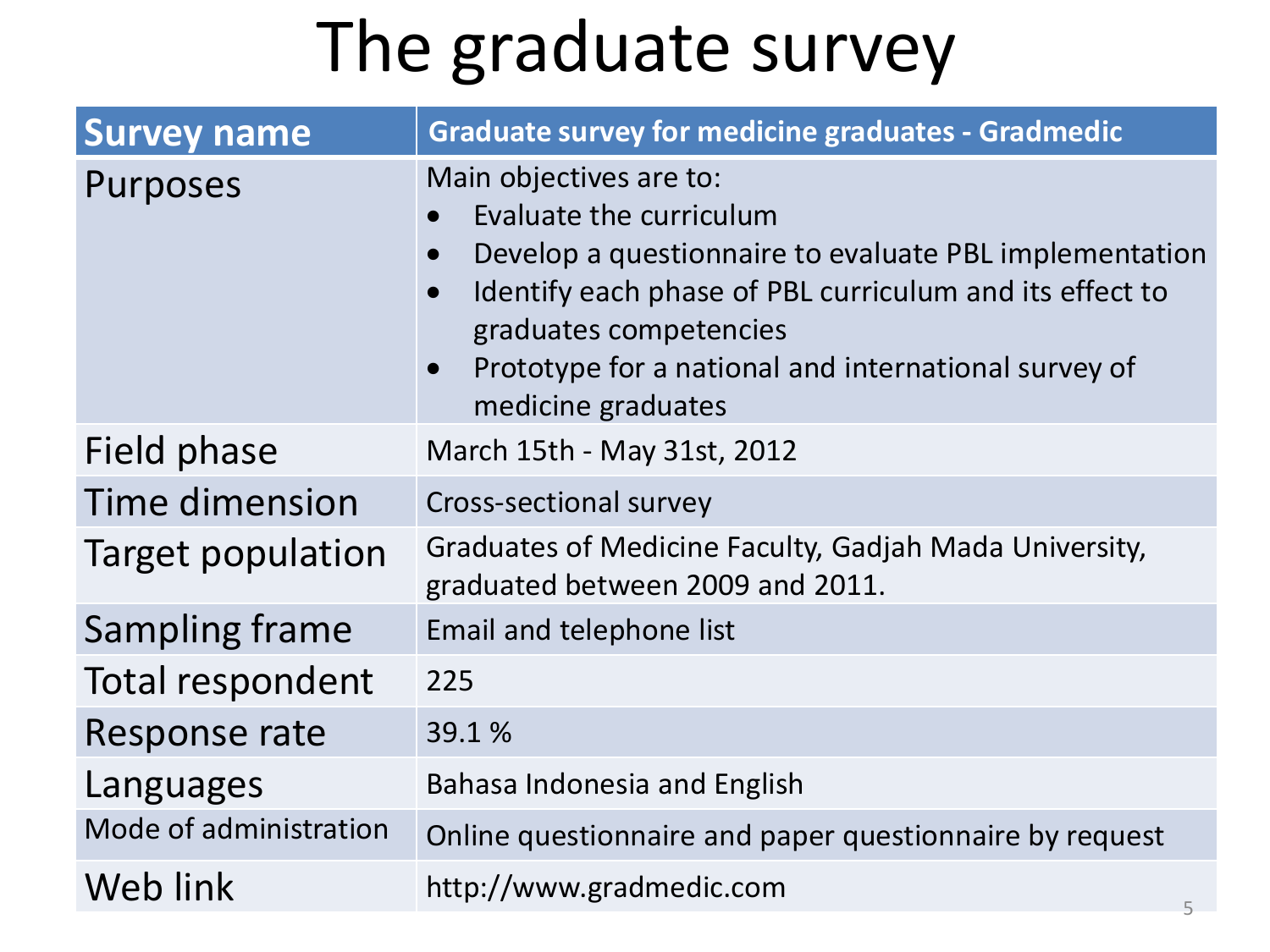#### How graduate survey helps PBL research

- 1. Operationalization of PBL
- 2. Identification of extraneous variables
- 3. Long term impact of PBL
- 4. Identification of each phase in PBL process and its effects
- 5. Development of causal model
- 6. Generalization of result